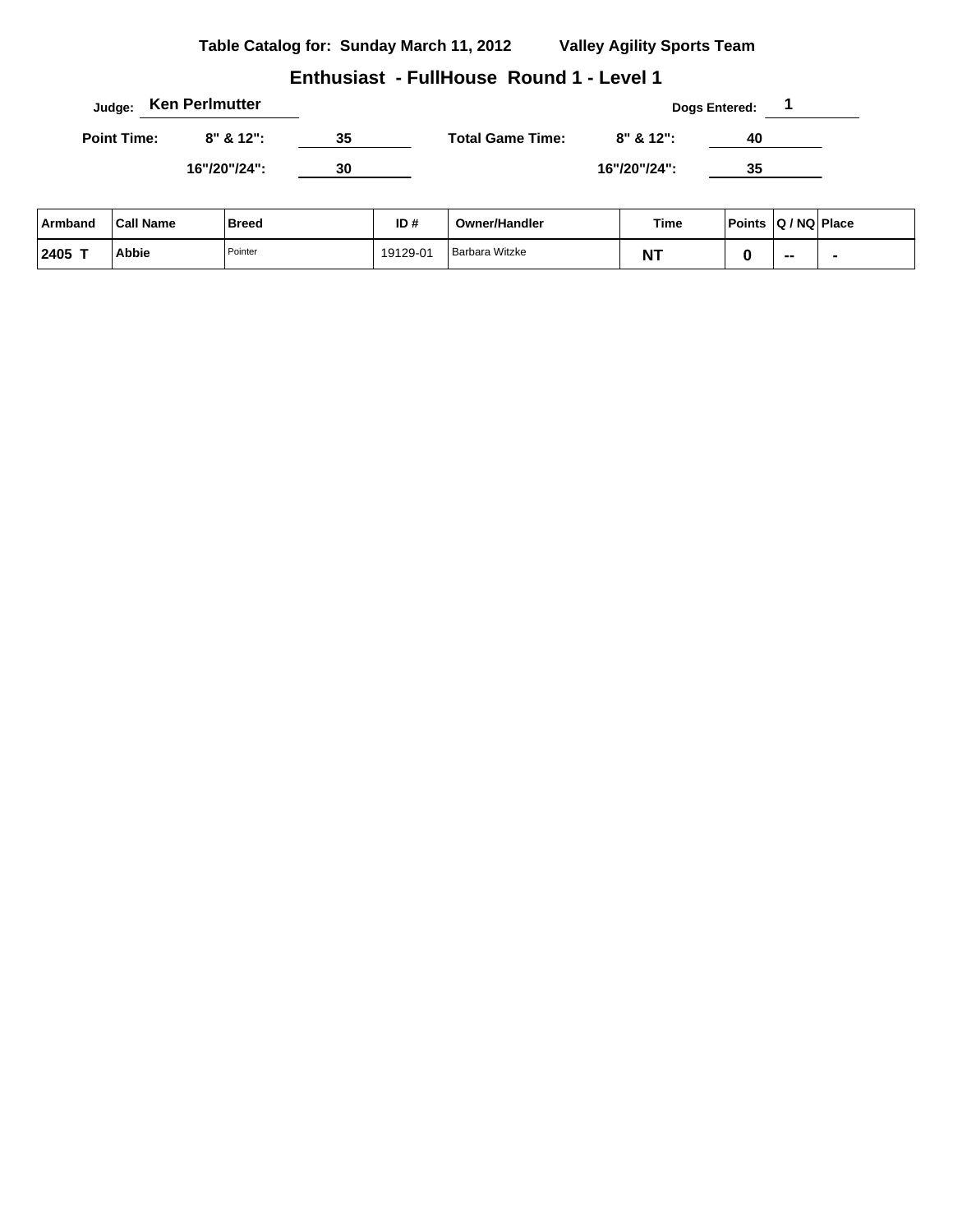# **Regular/Veteran - FullHouse Round 1 - Level 2**

|                    | Judge: Ken Perlmutter |    |                         |              | <b>Dogs Entered:</b><br>ა |  |
|--------------------|-----------------------|----|-------------------------|--------------|---------------------------|--|
| <b>Point Time:</b> | $8" 812"$ :           | 35 | <b>Total Game Time:</b> | $8" 812"$ :  | 40                        |  |
|                    | 16"/20"/24":          | 30 |                         | 16"/20"/24": | 35                        |  |

| Armband | <b>Call Name</b> | <b>Breed</b>         | ID#      | <b>Owner/Handler</b>       | Time          | <b>Points</b> | Q / NQ Place |                |
|---------|------------------|----------------------|----------|----------------------------|---------------|---------------|--------------|----------------|
| 1604    | ⊦Drummer         | Shetland Sheepdog    | 16496-02 | Penny Larson               | 25.34         | 22            | Q            |                |
| 1608    | <b>Skye</b>      | Border Collie        | 02137-03 | Suzanne & Michael Andersen | <b>ABSENT</b> | 0             | $\sim$       | -              |
| 1612    | <b>Colton</b>    | Australian Shepherd  | 18519-01 | Laura Noret                | 32.97         | 22            | Q            | $\mathbf 2$    |
| 1614    | Dot              | All American         | 01641-05 | Sara & Ray Rhodes          | <b>ABSENT</b> | 0             | $\sim$       | $\blacksquare$ |
| 2402    | Mac              | <b>Border Collie</b> | 01951-05 | Mary Van Wormer            | <b>ABSENT</b> | 0             | $\sim$       | -              |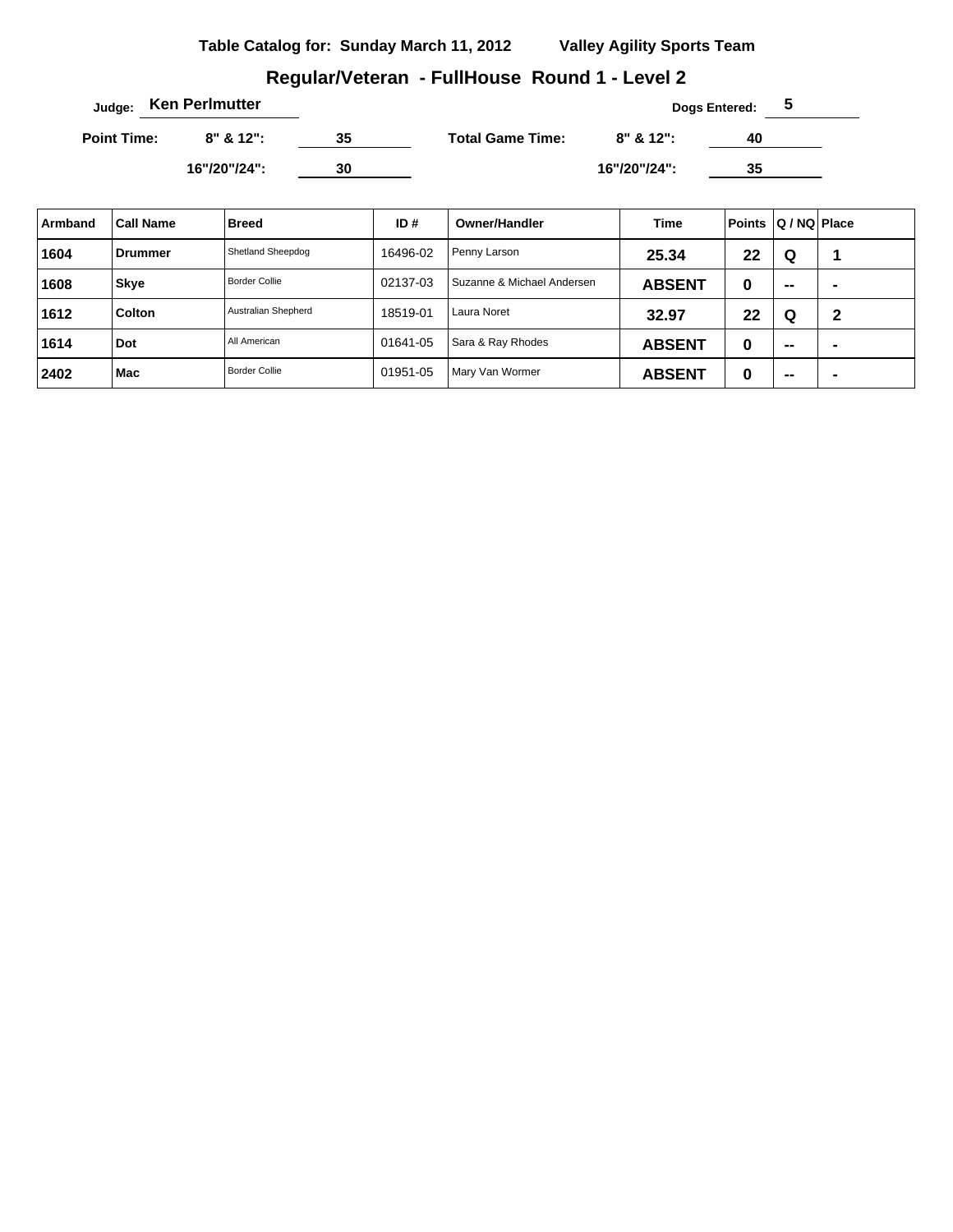**Regular/Veteran - FullHouse Round 1 - Level 3**

|                    | <sub>Judge:</sub> Ken Perlmutter |    |                         |              | Dogs Entered: |  |
|--------------------|----------------------------------|----|-------------------------|--------------|---------------|--|
| <b>Point Time:</b> | $8" 812"$ :                      | 35 | <b>Total Game Time:</b> | $8" 812"$ :  | 40            |  |
|                    | 16"/20"/24":                     | 30 |                         | 16"/20"/24": | 35            |  |

| Armband | <b>Call Name</b>  | <b>Breed</b>           | ID $#$   | <b>Owner/Handler</b>            | Time          | <b>Points</b> | Q / NQ   Place |                |
|---------|-------------------|------------------------|----------|---------------------------------|---------------|---------------|----------------|----------------|
| 803     | <b>Maggie</b>     | Welsh Corgi (Pembroke) | 04094-03 | Debra Kuykendall                | 31.10         | 31            | Q              | $\mathbf{2}$   |
| 807     | Ruby              | Welsh Corgi (Pembroke) | 07900-02 | Nancy Rico                      | <b>ABSENT</b> | 0             | $\mathbf{m}$   | $\blacksquare$ |
| 808     | Weezer            | Corgi                  | 01951-04 | Mary Van Wormer                 | 38.11         | 34            | Q              | 1              |
| 1611    | <b>Dusty</b>      | Shetland Sheepdog      | 12971-02 | <b>Gail &amp; Darrell Gomes</b> | 39.13         | 29            | Q              | 1              |
| 1617    | Calli             | Australian Shepherd    | 17392-01 | Linda Groesbeck                 | <b>ABSENT</b> | 0             | $- -$          | -              |
| 2002    | Kermit            | Shetland Sheepdog      | 01874-08 | Dorris Wiglesworth              | 36.91         | 31            | Q              | $\mathbf{2}$   |
| 2007    | Paige             | McNab                  | 14401-03 | <b>Beth Miller</b>              | 34.26         | 39            | Q              | 1              |
| 2010    | Elsa              | Poodle (Standard)      | 18270-01 | Erin McCluskey                  | <b>ABSENT</b> | 0             | $- -$          |                |
| 2012 H  | <b>Miss Molly</b> | <b>Border Collie</b>   | 10830-02 | Lisa Bradford                   | 37.42         | 30            | Q              | 3              |

| Judge:             | <b>Ken Perlmutter</b> |    |                         |               | <b>Dogs Entered:</b> |  |
|--------------------|-----------------------|----|-------------------------|---------------|----------------------|--|
| <b>Point Time:</b> | $8" 812"$ :           | 35 | <b>Total Game Time:</b> | $8" 8' 12"$ : | 40                   |  |
|                    | 16"/20"/24":          | 30 |                         | 16"/20"/24":  | 35                   |  |

| Armband | <b>Call Name</b> | Breed         | ID#      | <b>Owner/Handler</b> | Time  | <b>Points</b> | $ Q/NQ $ Place |  |
|---------|------------------|---------------|----------|----------------------|-------|---------------|----------------|--|
| 2404 T  | <b>Snitch</b>    | Saint Bernard | 15394-01 | Jann Haves           | 32.05 | 18            | <b>NG</b>      |  |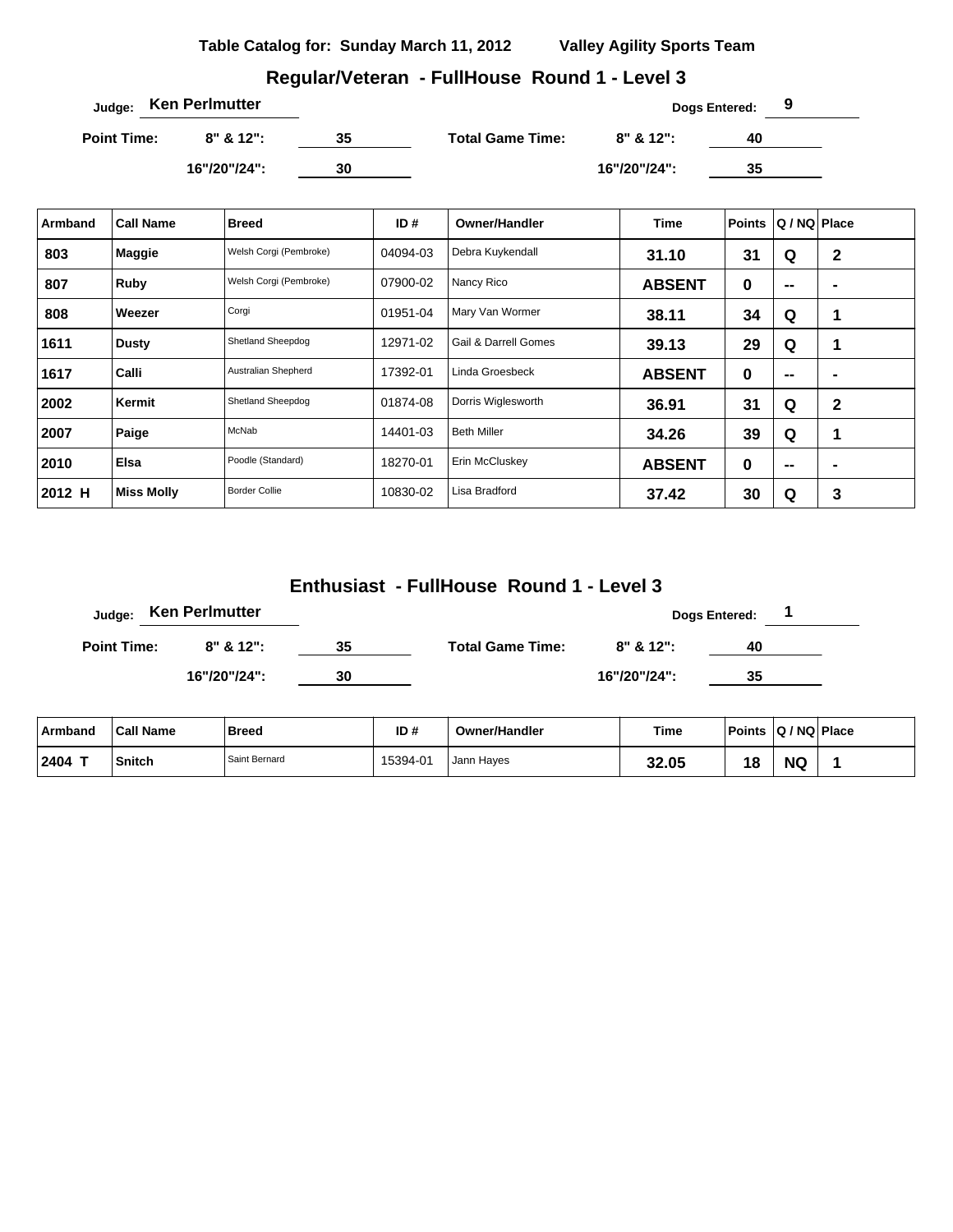### **Regular/Veteran - FullHouse Round 1 - Level 4**

| <sub>Judge:</sub> Ken Perlmutter |               |    |                         |               | Dogs Entered: | 10 |
|----------------------------------|---------------|----|-------------------------|---------------|---------------|----|
| <b>Point Time:</b>               | $8" 8' 12"$ : | 35 | <b>Total Game Time:</b> | $8" 8' 12"$ : | 40            |    |
|                                  | 16"/20"/24":  | 30 |                         | 16"/20"/24":  | 35            |    |

| Armband | <b>Call Name</b> | <b>Breed</b>             | ID#      | <b>Owner/Handler</b>     | Time          | <b>Points</b> | Q / NQ   Place  |                |
|---------|------------------|--------------------------|----------|--------------------------|---------------|---------------|-----------------|----------------|
| 805     | Poppy            | All American             | 06928-04 | Lisa White               | 35.29         | 35            | Q               | 1              |
| 1204    | Kody             | Shiba Inu                | 04871-02 | <b>Nancy Tetrick</b>     | 38.92         | 27            | Q               | 1              |
| 1603    | <b>Nick</b>      | Shetland Sheepdog        | 16496-01 | Penny Larson             | 34.41         | 31            | Q               | $\mathbf{2}$   |
| 1605    | Gemma            | <b>English Shepherd</b>  | 15027-02 | Toni Duralski            | 33.76         | 31            | Q               | 1              |
| 1607    | Winston          | English Springer Spaniel | 08424-02 | Mary Palumbo             | 35.57         | 29            | Q               | 4              |
| 1616    | <b>Tess</b>      | <b>Border Collie</b>     | 12323-07 | Barbara & Gilman Parsons | 32.47         | 29            | Q               | 3              |
| 1619    | <b>Tootsie</b>   | All American             | 18182-01 | Michelle Butler          | 38.60         | 20            | <b>NQ</b>       |                |
| 2019    | <b>Deenie</b>    | All American             | 05414-02 | <b>Carol Bowers</b>      | 32.64         | 34            | Q               | 1              |
| 2401    | <b>Bess</b>      | <b>Border Collie</b>     | 09650-02 | Gailanne Molver          | 36.05         | 34            | Q               | 1              |
| 2406 V  | Fritz            | <b>Giant Schnauzer</b>   | 06063-01 | Jennifer & Paul Mangelos | <b>ABSENT</b> | 0             | $\qquad \qquad$ | $\blacksquare$ |

| Judge:             | <b>Ken Perlmutter</b> |    |                         |              | <b>Dogs Entered:</b> |  |
|--------------------|-----------------------|----|-------------------------|--------------|----------------------|--|
| <b>Point Time:</b> | $8" 8' 12"$ :         | 35 | <b>Total Game Time:</b> | 8" & 12":    | 40                   |  |
|                    | 16"/20"/24":          | 30 |                         | 16"/20"/24": | 35                   |  |

| ∣ Armband | <b>Call Name</b> | Breed     | ID#      | <b>Owner/Handler</b> | Time        | <b>Points</b> |           | Q / NQ Place |
|-----------|------------------|-----------|----------|----------------------|-------------|---------------|-----------|--------------|
| 810 T     | Mia              | Chihuahua | 04420-02 | Veronica Adrover     | 43.45<br>12 | 14            | <b>NQ</b> |              |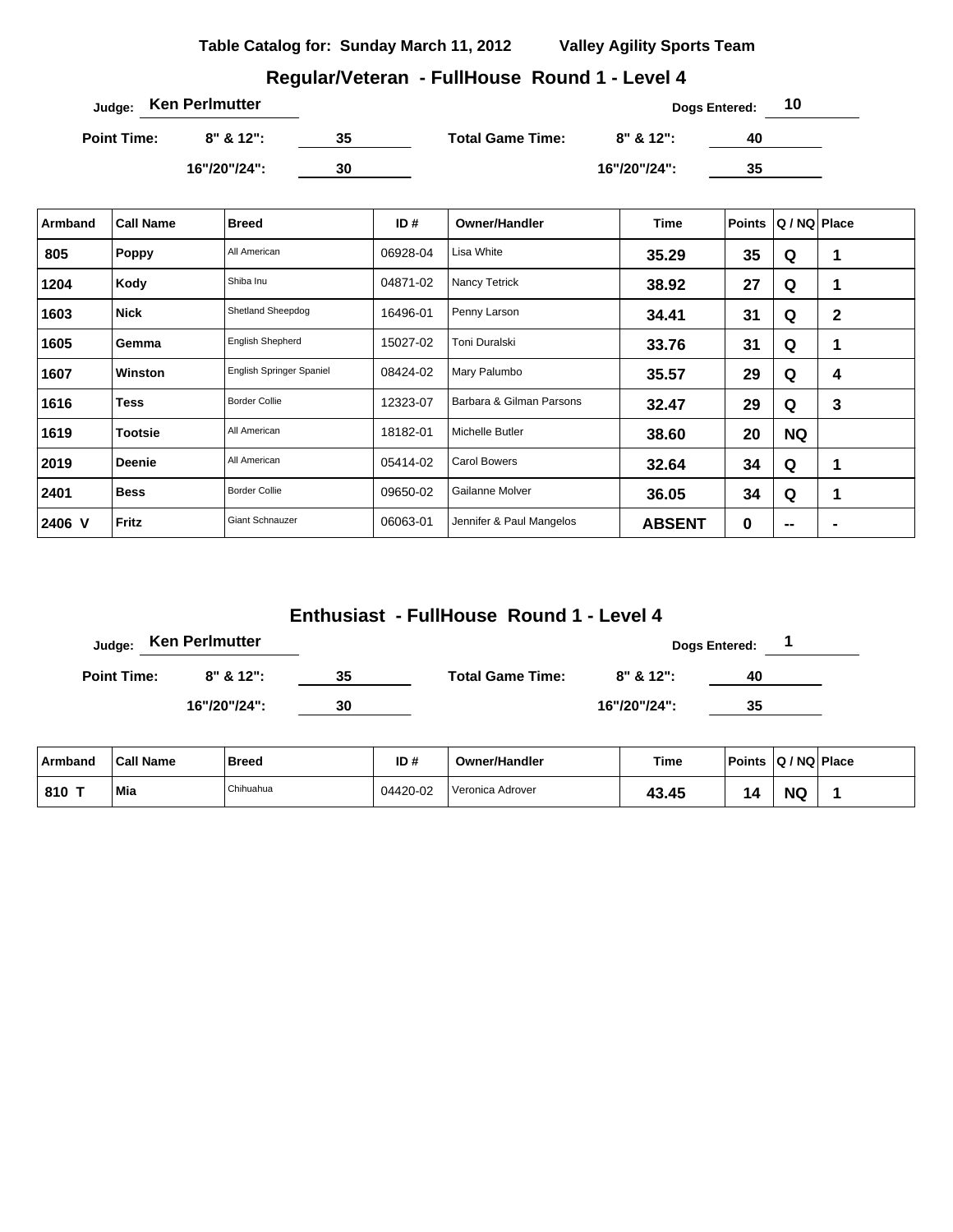**Regular/Veteran - FullHouse Round 1 - Level 5**

| Judge: Ken Perlmutter |              |    |                         | Dogs Entered: |    |  |  |  |
|-----------------------|--------------|----|-------------------------|---------------|----|--|--|--|
| <b>Point Time:</b>    | $8" 812"$ :  | 35 | <b>Total Game Time:</b> | $8"$ & 12":   | 40 |  |  |  |
|                       | 16"/20"/24": | 30 |                         | 16"/20"/24":  | 35 |  |  |  |

| Armband | <b>Call Name</b> | <b>Breed</b>         | ID#      | <b>Owner/Handler</b>    | <b>Time</b>   | <b>Points</b> | Q / NQ   Place           |                |
|---------|------------------|----------------------|----------|-------------------------|---------------|---------------|--------------------------|----------------|
| 809 V   | <b>Tootsie</b>   | Pomeranian           | 02665-02 | <b>Patricia Walters</b> | 26.99         | 28            | Q                        | 1              |
| 1601    | Reva             | Australian Shepherd  | 05925-04 | <b>Cherie Gessford</b>  | 30.73         | 28            | Q                        | 2              |
| 1610    | Indy             | Poodle (Standard)    | 02319-03 | Monika Knutson          | 34.56         | 34            | Q                        | и              |
| 2016    | Indy             | Golden Retriever     | 03081-02 | James & Carol Frazier   | <b>NT</b>     | 12            | $\overline{\phantom{a}}$ | -              |
| 2024 V  | Darby            | Labrador Retriever   | 03303-01 | Debbie McVay            | 32.38         | 29            | Q                        | 4              |
| 2006    | Quik             | <b>Border Collie</b> | 01922-03 | Carlene Chandler        | 36.25         | 45            | Q                        | и              |
| 2403    | <b>Bette</b>     | <b>Border Collie</b> | 01951-03 | Mary Van Wormer         | <b>ABSENT</b> | 0             | --                       | $\blacksquare$ |

|                    | Judge: Ken Perlmutter |    |                         |              | <b>Dogs Entered:</b> |  |
|--------------------|-----------------------|----|-------------------------|--------------|----------------------|--|
| <b>Point Time:</b> | $8" 812"$ :           | 35 | <b>Total Game Time:</b> | $8" 812"$ :  | 40                   |  |
|                    | 16"/20"/24":          | 30 |                         | 16"/20"/24": | 35                   |  |

| ∣ Armband | <b>Call Name</b> | <b>Breed</b>     | ID#      | <b>Owner/Handler</b> | Time  | <b>Points</b> | $ Q/NQ $ Place |  |
|-----------|------------------|------------------|----------|----------------------|-------|---------------|----------------|--|
| 2028      | Tally            | Belgian Tervuren | 02333-02 | Nancy Smith          | 34.98 | CO.<br>≁      |                |  |